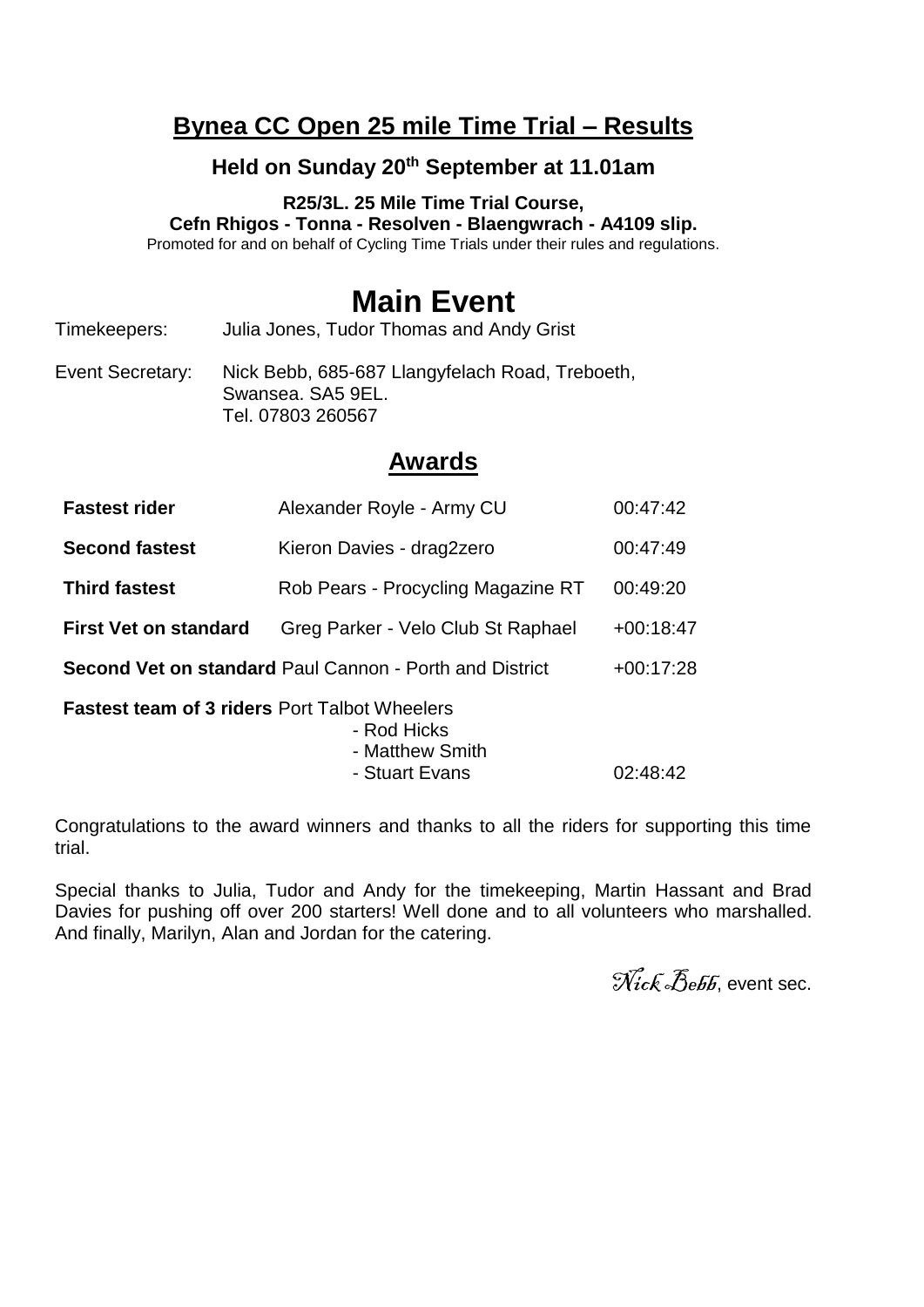| <b>Place</b>   | <b>Rider Name</b>       | <b>Club</b>                          | <b>N1</b>    | N3       | <b>Actual</b><br><b>Time</b> | Vet $+/-$ |
|----------------|-------------------------|--------------------------------------|--------------|----------|------------------------------|-----------|
|                |                         | <b>Main Event</b>                    |              |          |                              |           |
| 1              | Alexander Royle         | Army Cycling Union                   | S            |          | 00:47:42                     |           |
| $\overline{2}$ | <b>Kieron Davies</b>    | www.drag2zero.com                    | S            |          | 00:47:49                     |           |
| 3              | <b>Rob Pears</b>        | Procycling Magazine RT               | $\vee$       | 01:08:26 | 00:49:20                     | 00:19:06  |
| 4              | <b>Greg Parker</b>      | Velo Club St Raphael                 | $\vee$       | 01:08:14 | 00:49:27                     | 00:18:47  |
| 5              | <b>Richard Simmonds</b> | Look Mum No Hands!                   | V            | 01:06:26 | 00:49:28                     | 00:16:58  |
| 6              | Ioan Smallwood          | Cardiff Ajax CC                      | S            |          | 00:50:12                     |           |
| $\overline{7}$ | P Gamlin                | Northover Vets Team                  | $\vee$       | 01:06:39 | 00:50:20                     | 00:16:19  |
| 8              | James Middleton         | Media Velo / Dynamic Rides           | $\mathsf S$  |          | 00:50:40                     |           |
| 9              | David Williams          | Fibrax-Wrexham RC                    | $\mathsf{S}$ |          | 00:50:46                     |           |
| 10             | Stefan Harrison         | Lutterworth Cycle Centre Racing Team | $\vee$       | 01:07:26 | 00:50:49                     | 00:16:37  |
| 11             | Tim Ashton              | Royal Sutton CC                      | S            |          | 00:51:03                     |           |
| 12             | Steve Williamson        | a3crg                                | $\vee$       | 01:06:51 | 00:51:04                     | 00:15:47  |
| 13             | <b>Rich Hunt</b>        | Severn Valley Cycles                 | $\vee$       | 01:06:39 | 00:51:17                     | 00:15:22  |
| 14             | John Lacey              | Hemel Hempstead CC                   | V            | 01:08:14 | 00:51:28                     | 00:16:46  |
| 15             | <b>Richard Hancock</b>  | St Neots CC                          | V            | 01:07:26 | 00:51:33                     | 00:15:53  |
| 16             | <b>Richard Gifford</b>  | In-Gear Quickvit Trainsharp RT       | $\vee$       | 01:08:26 | 00:51:43                     | 00:16:43  |
| 17             | lan Turner              | St Neots CC                          | S            |          | 00:51:48                     |           |
| 18             | Jeremy Archer           | RT 316                               | $\vee$       | 01:06:39 | 00:52:06                     | 00:14:33  |
| 19             | Gavin Hinxman           | Kettering CC                         | $\vee$       | 01:07:26 | 00:52:30                     | 00:14:56  |
| 20             | Ryan Morley             | <b>RAF CA</b>                        | $\mathbb S$  |          | 00:52:32                     |           |
| 21             | Paul Granger            | Club Fairly United Cucle Team        | $\vee$       | 01:09:19 | 00:52:41                     | 00:16:38  |
| 22             | Lyn Jones               | <b>EC Cycles</b>                     | V            | 01:06:26 | 00:52:42                     | 00:13:44  |
| 23             | David Watson            | Coventry RC                          | $\vee$       | 01:07:15 | 00:52:42                     | 00:14:33  |
| 24             | David Emery             | Dulwich Paragon CC                   | $\vee$       | 01:06:26 | 00:52:43                     | 00:13:43  |
| 25             | <b>Michael Davis</b>    | Dursley RC                           | $\mathsf S$  |          | 00:52:58                     |           |
| 26             | <b>Philip Turton</b>    | Yorkshire Road Club                  | V            | 01:07:26 | 00:53:01                     | 00:14:25  |
| 27             | <b>Phill Sykes</b>      | Velo Club St Raphael                 | V            | 01:06:13 | 00:53:06                     | 00:13:07  |
| 28             | Malcolm Rose            | Oxonian CC                           | $\vee$       | 01:06:26 | 00:53:11                     | 00:13:15  |
| 29             | <b>Graeme Davis</b>     | Dursley RC                           | $\vee$       | 01:07:26 | 00:53:25                     | 00:14:01  |
| 30             | Eric Grill              | RST Sport/Aero-Coach                 | $\mathbf S$  |          | 00:53:26                     |           |
| 31             | Dan Blackburn           | Oxonian CC                           | $\mathsf{S}$ |          | 00:53:31                     |           |
| 32             | Jef Outhwaite           | <b>Black Country Triathletes</b>     | $\vee$       | 01:08:14 | 00:53:34                     | 00:14:40  |
| 33             | Antony Bee              | Wigmore CC                           | $\vee$       | 01:08:14 | 00:53:41                     | 00:14:33  |
| 34             | Graeme Boswell          | Cardiff Ajax CC                      | V            | 01:06:00 | 00:53:42                     | 00:12:18  |
| 35             | Alex Leek               | Wrekinsport CC                       | S            |          | 00:53:43                     |           |
| 36             | Paul Cannon             | Porth and District                   | $\vee$       | 01:11:16 | 00:53:48                     | 00:17:28  |
| 37             | <b>Gary Stevens</b>     | St Ives CC                           | V            | 01:09:49 | 00:54:00                     | 00:15:49  |
| 38             | Mike Knudsen            | <b>Macclesfield Wheelers</b>         | $\vee$       | 01:08:02 | 00:54:00                     | 00:14:02  |
| 39             | Mark Woolford           | Chippenham & Dist. Whs               | V            | 01:07:50 | 00:54:01                     | 00:13:49  |
| 40             | Simon Wix               | VTTA S. Wales                        | V            | 01:08:26 | 00:54:03                     | 00:14:23  |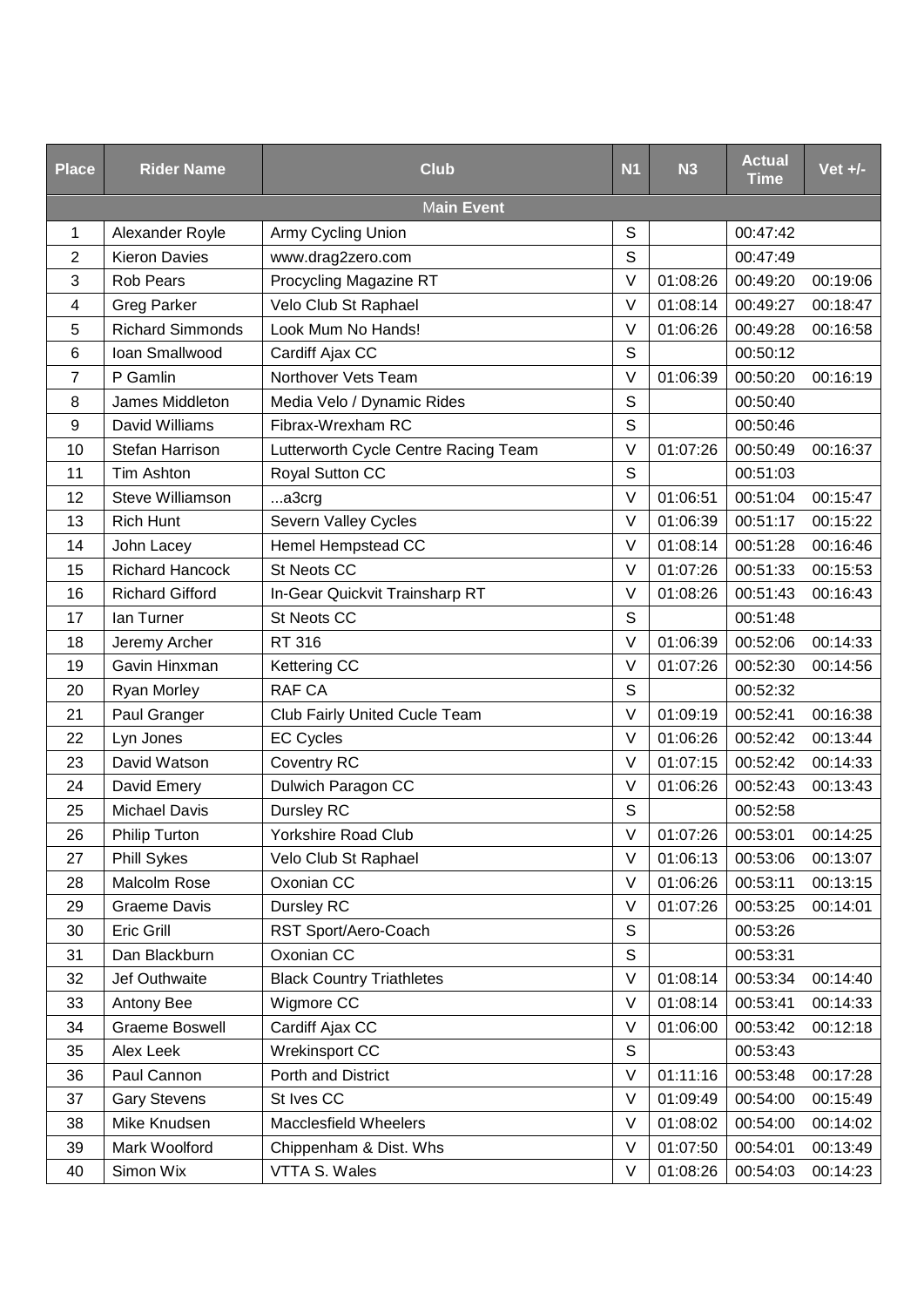| <b>Place</b> | <b>Rider Name</b>       | <b>Club</b>                         | <b>N1</b> | <b>N3</b> | <b>Actual</b><br><b>Time</b> | Vet $+/-$ |
|--------------|-------------------------|-------------------------------------|-----------|-----------|------------------------------|-----------|
|              |                         | <b>Main Event</b>                   |           |           |                              |           |
| 41           | <b>Neil Dowie</b>       | <b>Shorter Rochford RT</b>          | V         | 01:07:38  | 00:54:15                     | 00:13:23  |
| 42           | David Brice             | <b>Bynea Cycling Club</b>           | V         | 01:08:52  | 00:54:16                     | 00:14:36  |
| 43           | Paul Lambert            | Chippenham & Dist. Whs              | V         | 01:07:50  | 00:54:21                     | 00:13:29  |
| 44           | Martin Dickinson        | Deal Tri                            | $\vee$    | 01:06:51  | 00:54:22                     | 00:12:29  |
| 45           | Gareth Jones            | Clevedon & District RC              | $\vee$    | 01:07:03  | 00:54:32                     | 00:12:31  |
| 46           | <b>Stuart Stow</b>      | Twickenham CC                       | V         | 01:08:02  | 00:54:35                     | 00:13:27  |
| 47           | <b>Justin Ford</b>      | <b>CC Blaenau Gwent</b>             | $\vee$    | 01:06:26  | 00:54:38                     | 00:11:48  |
| 48           | <b>Tony Harvey</b>      | Mid Shropshire Wheelers             | $\vee$    | 01:08:52  | 00:54:38                     | 00:14:14  |
| 49           | <b>Tim Humphries</b>    | <b>Team Swift</b>                   | V         | 01:08:14  | 00:54:40                     | 00:13:34  |
| 50           | <b>Simon Drewett</b>    | Fairly United Cycling Team          | $\vee$    | 01:07:38  | 00:54:43                     | 00:12:55  |
| 51           | Nic Cleave              | Swansea Wheelers/CS Abertawe        | $\vee$    | 01:06:26  | 00:54:46                     | 00:11:40  |
| 52           | Darren Lewis            | Poole Whs                           | $\vee$    | 01:08:02  | 00:54:48                     | 00:13:14  |
| 53           | <b>Mark Brearton</b>    | <b>Endurance Store The</b>          | $\vee$    | 01:07:15  | 00:54:51                     | 00:12:24  |
| 54           | Jason Williams          | Cwmcarn Paragon Road Club           | V         | 01:07:15  | 00:54:57                     | 00:12:18  |
| 55           | Chris Holman            | Team NBCC                           | S         |           | 00:55:22                     |           |
| 56           | Rod Hicks               | Port Talbot Wheelers                | $\vee$    | 01:08:02  | 00:55:23                     | 00:12:39  |
| 57           | Kevin Williams          | <b>Bournemouth Jubilee Wheelers</b> | $\vee$    | 01:08:26  | 00:55:34                     | 00:12:52  |
| 58           | John French             | Oxford City RC                      | V         | 01:10:57  | 00:55:39                     | 00:15:18  |
| 59           | Geoff Reynolds          | Hemel Hempstead CC                  | V         | 01:07:50  | 00:55:54                     | 00:11:56  |
| 60           | Paul Clarkson           | Kingston Wheelers CC                | $\vee$    | 01:08:14  | 00:55:55                     | 00:12:19  |
| 61           | Tom Cox                 | Northover VT / Rudy Project         | V         | 01:10:38  | 00:55:56                     | 00:14:42  |
| 62           | Nick Young              | Yeovil CC                           | $\vee$    | 01:08:02  | 00:55:59                     | 00:12:03  |
| 63           | Stephen Biddulph        | Born to Bike - Bridgtown Cycles     | $\vee$    | 01:06:00  | 00:56:05                     | 00:09:55  |
| 64           | <b>Matthew Smith</b>    | Port Talbot Whs CC                  | S         |           | 00:56:16                     |           |
| 65           | <b>Chris Massey</b>     | Cwmcarn Paragon Road Club           | $\vee$    | 01:06:39  | 00:56:19                     | 00:10:20  |
| 66           | <b>Stuart Jones</b>     | Kettering CC                        | V         | 01:06:39  | 00:56:23                     | 00:10:16  |
| 67           | Mark Mccartney          | Nottingham Clarion CC               | V         | 01:07:50  | 00:56:28                     | 00:11:22  |
| 68           | Les Liddiard            | Team Jewson - MI Racing             | $\vee$    | 01:09:49  | 00:56:42                     | 00:13:07  |
| 69           | Gerry Mcgarr            | Gloucester City CC                  | V         | 01:11:16  | 00:56:50                     | 00:14:26  |
| 70           | <b>Stuart Evans</b>     | Port Talbot Whs CC                  | $\vee$    | 01:13:37  | 00:57:03                     | 00:16:34  |
| 71           | Andy Hazell             | Mid Shropshire Wheelers             | V         | 01:13:10  | 00:57:12                     | 00:15:58  |
| 72           | Daryl Godden            | Gloucester City CC                  | $\vee$    | 01:09:19  | 00:57:16                     | 00:12:03  |
| 73           | Warren Jackson          | <b>Macclesfield Wheelers</b>        | V         | 01:06:26  | 00:57:37                     | 00:08:49  |
| 74           | Paul King               | Verulam CC                          | $\vee$    | 01:08:02  | 00:57:40                     | 00:10:22  |
| 75           | Andi Timothy            | Revo Racing                         | $\vee$    | 01:09:34  | 00:57:42                     | 00:11:52  |
| 76           | <b>Cliff Voller</b>     | Newbury RC                          | V         | 01:11:36  | 00:57:49                     | 00:13:47  |
| 77           | Ray Tetter              | North Devon Wheelers                | $\vee$    | 01:13:37  | 00:57:52                     | 00:15:45  |
| 78           | <b>Barrie Whittaker</b> | Lyme Racing Club                    | V         | 01:09:49  | 00:58:04                     | 00:11:45  |
| 79           | Steven Madeley          | <b>Ogmore Valley Whs</b>            | $\vee$    | 01:08:52  | 00:58:12                     | 00:10:40  |
| 80           | Mike Broadbent          | <b>Bynea CC</b>                     | $\vee$    | 01:08:52  | 00:58:24                     | 00:10:28  |
| 81           | Roger Taylor            | Frome & Dist Whs                    | V         | 01:13:37  | 00:58:26                     | 00:15:11  |